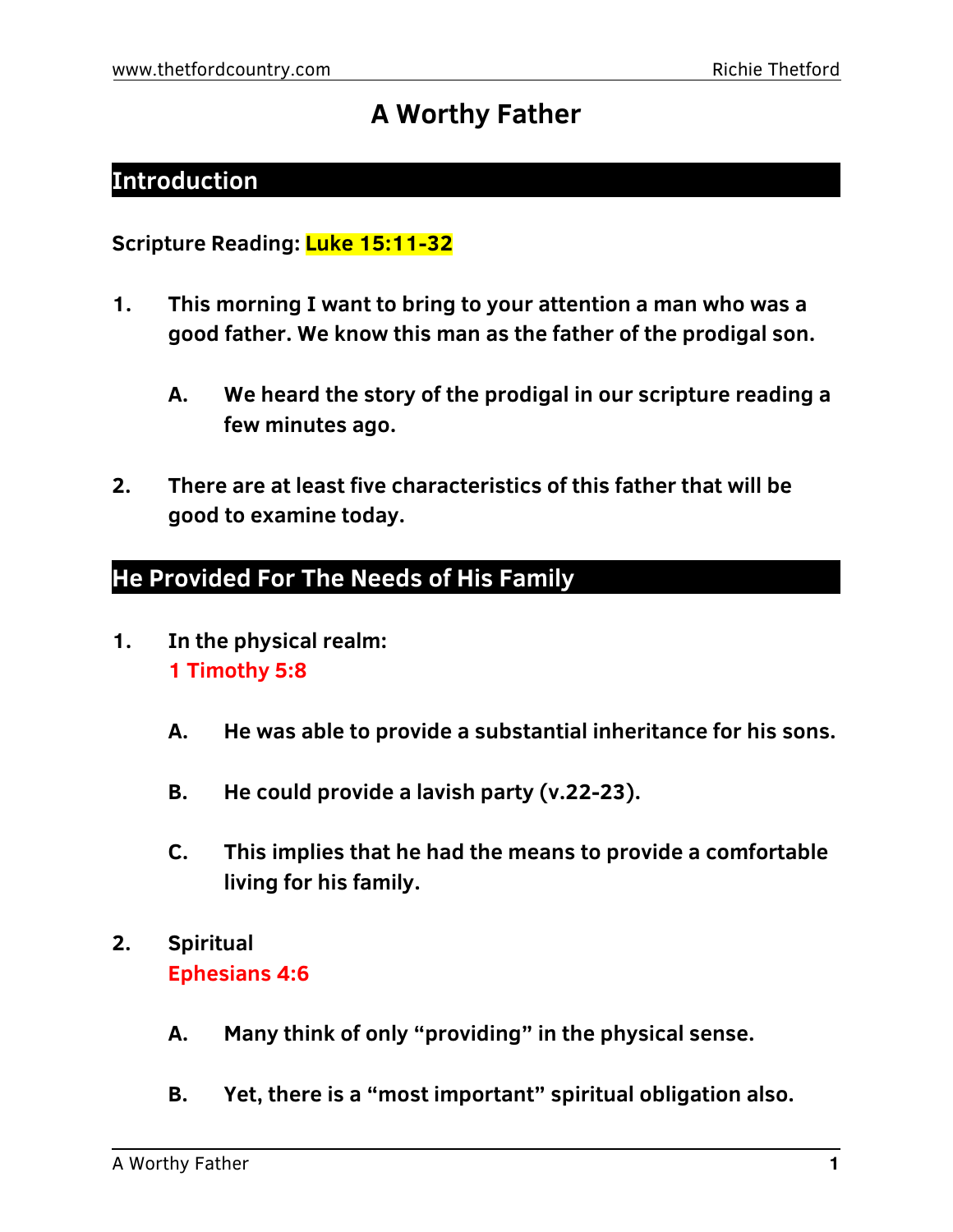#### **He Was Generous Beyond Reasonable Expectations**

**1. The text says that he divided to them his livelihood (v. 12).**

#### **A. The law spoke of a father giving a gift while still alive.**

Genesis 25:6 But Abraham gave gifts to the sons of the concubines which Abraham had; and while he was still living he sent them eastward, away from Isaac his son, to the country of the east.

- **B. The inheritance was to come at the father's death with the eldest son receiving a double portion. Deuteronomy 21:15-17**
	- **1) While living, the father could dispose of his possessions in any way he wished. If he desired, he could give all his wealth to total strangers.**
	- **2) While the younger son was entitled to a portion of the inheritance, yet, he had no legal right to claim it during the lifetime of his father.**
	- **3) Nonetheless, he asked that his portion be given him. The father yielded to his son's request. He divided the younger son his portion. Though it was not requested, he also gave the older son his portion ("them").**
	- **4) Some question the wisdom of the action of the father. However, we ought to consider what price is there in learning a valuable lesson the hard way.**
- **2. How do we look at the generous nature of our own father?**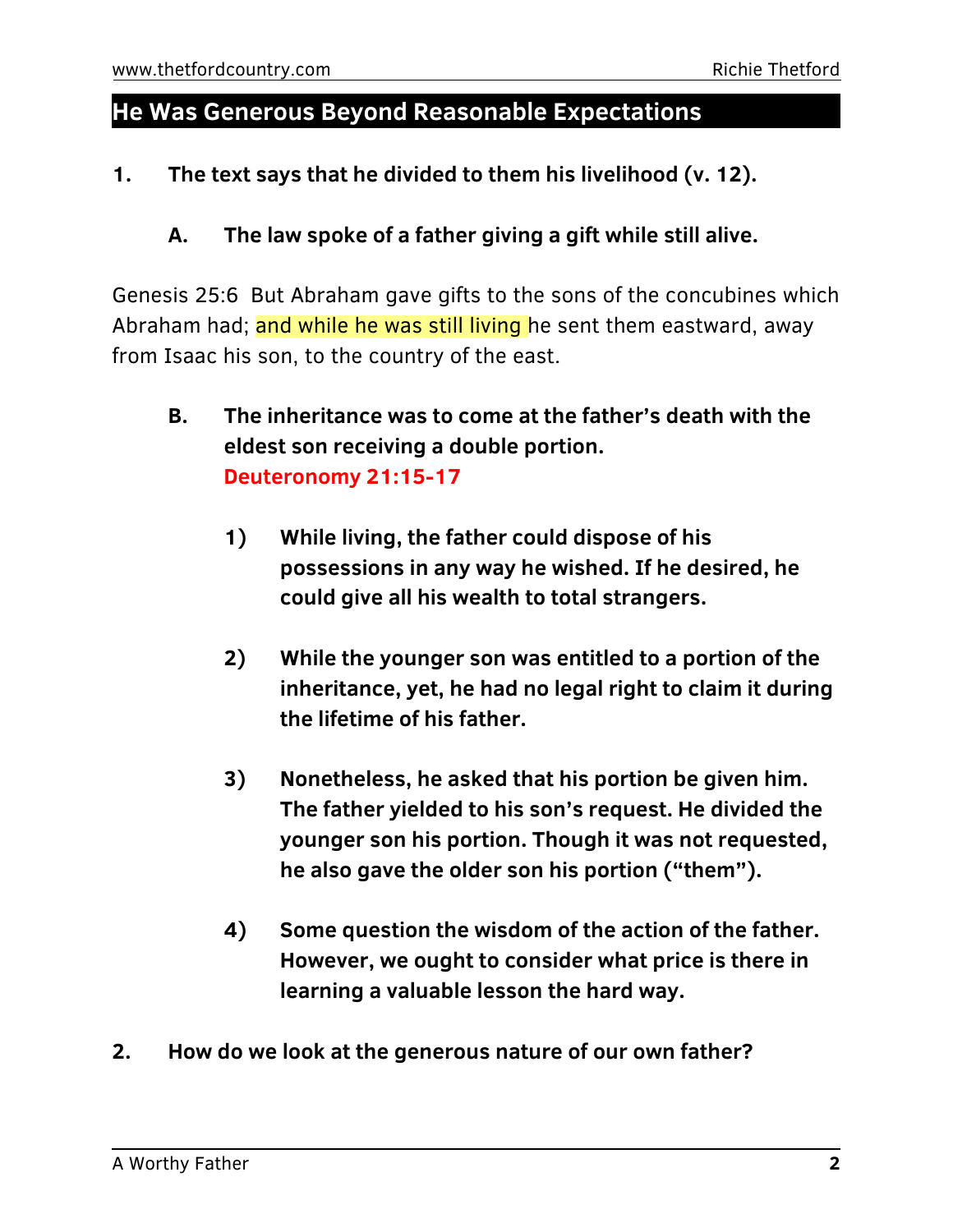### **He Allowed His Son To Make His Own Choice**

#### **1. Notice verse 13:**

Luke 15:13 And not many days after, the younger son gathered all together, journeyed to a far country, and there wasted his possessions with prodigal living.

- **2. One can offer advice, but you can't live their lives for them. One of the hardest things for a father (and oftentimes the scariest) is when you turn them loose. A young boy will not understand this until they become a father.**
	- **A. They may walk to school for the first time (one whole block).**
	- **B. You watch them pull away in the vehicle, alone, for the first time.**
	- **C. You walk down the aisle and give your daughter away.**
	- **D. You watch the truck leave home to travel to a distant city to begin a "new life."**
- **3. These are some of the many hard things for a father to endure.**
- **4. Nevertheless, it is as God has said: Genesis 2:24**
	- **A. In principle they grow up and become what they choose to become.**
	- **B. Our influence may still be there, but it is very limited.**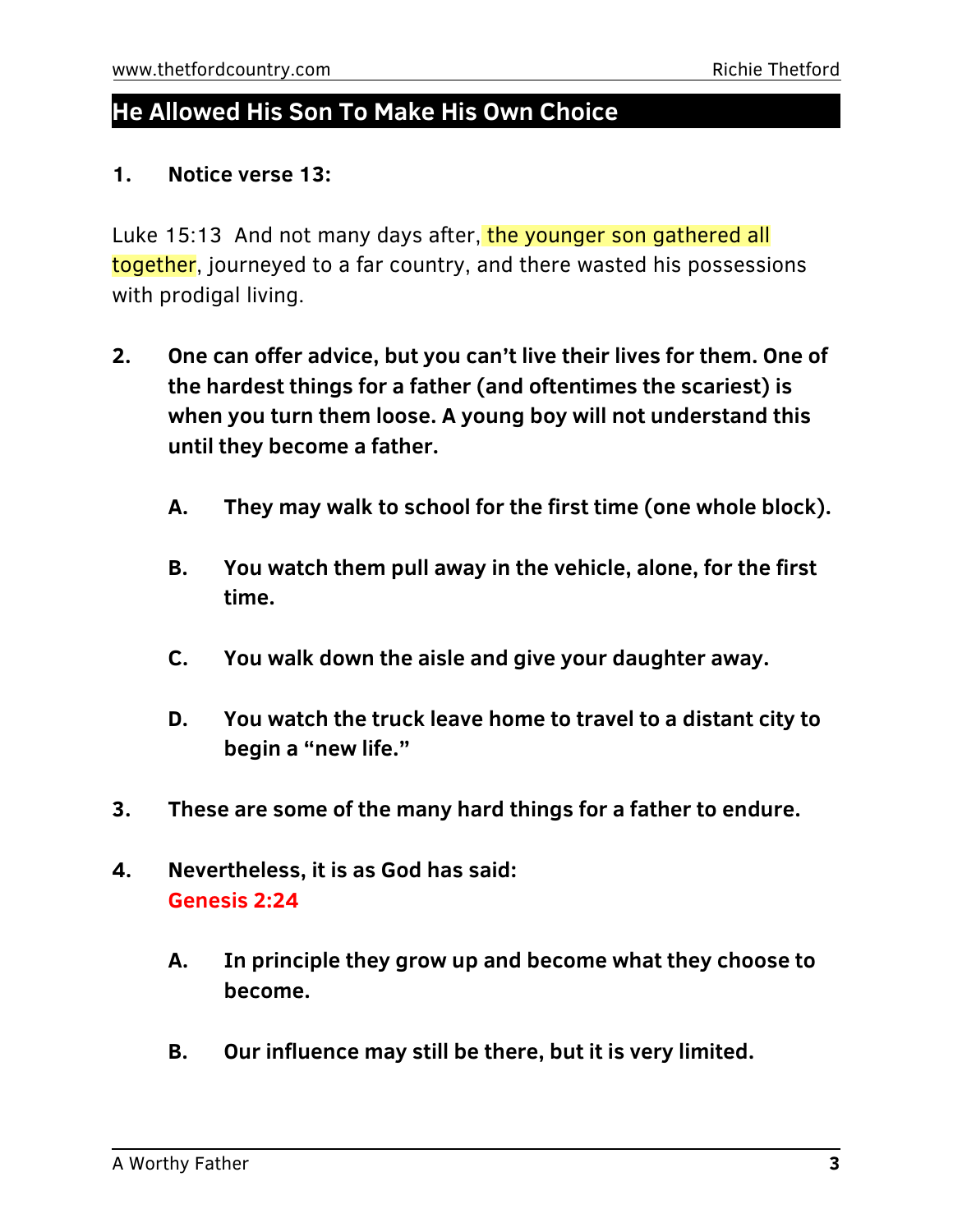### **He Was Willing to Forgive**

- **1. Notice now verses 14-19: Luke 15:14-19**
	- **A. Hardship fell upon this young man and he wised up.**
		- **1) "He came to himself."**
		- **2) What a statement. He is the product of the choices he made and he knew it.**
- **2. Let us compare verse 12 to verse 19:**
	- **A. "Give" vs. "Make."**
		- **1) A profound change has occurred.**
	- **B. Many fathers might have reacted differently.**
		- **1) Maybe they would have given him an "ear full."**
		- **2) But this father was overjoyed to see his son and expressed his love and forgiveness:**

Luke 15:24 for this my son was dead and is alive again; he was lost and is found.' And they began to be merry.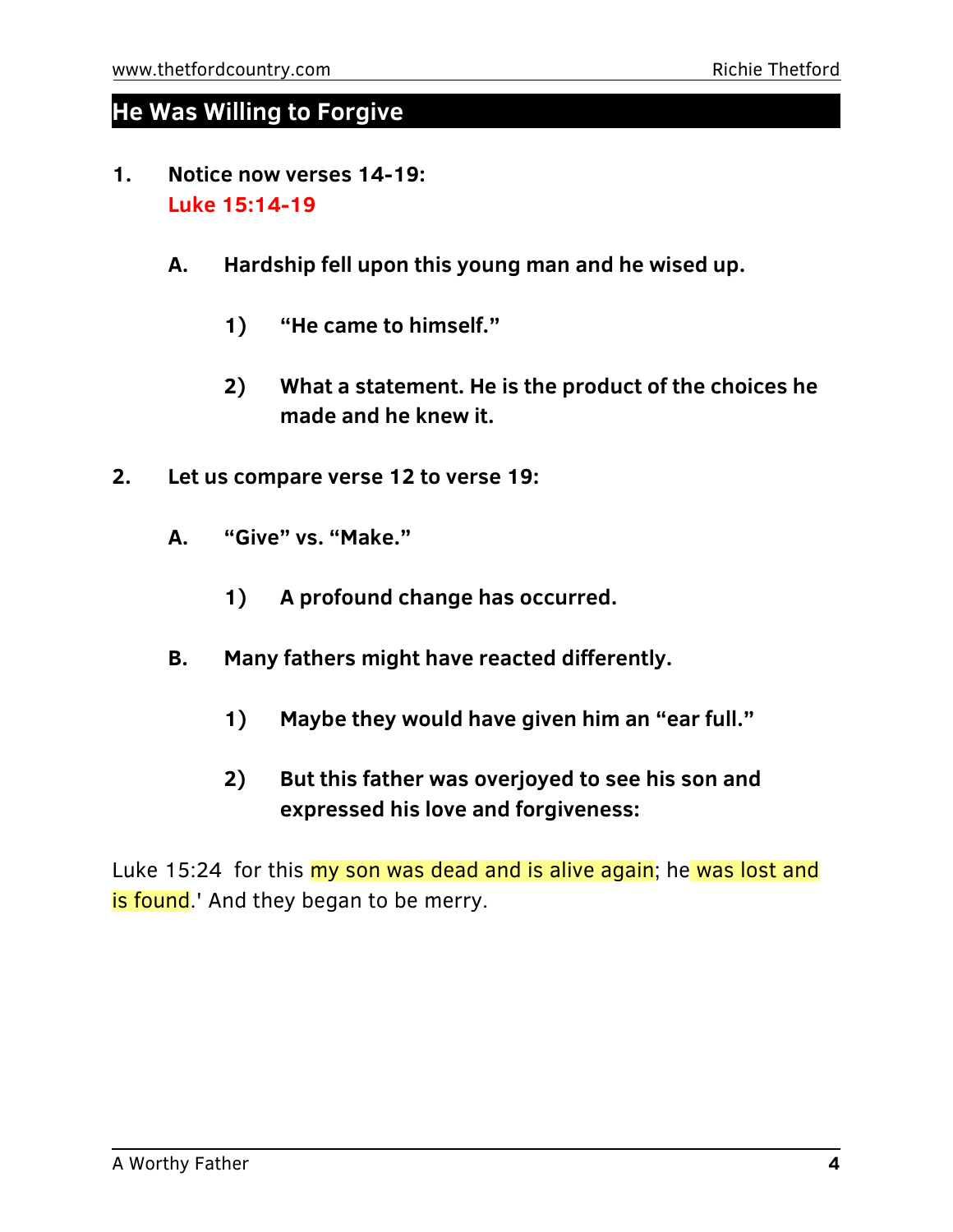### **He Loved His Sons Equally, Handled Them Differently**

- **1. The older son had remained with the father (v.29).**
	- **A. He is different from his brother.**
	- **B. Why didn't he take his inheritance and run off? Wasn't he raised by the same father? Wasn't his life molded by the same hand?**
	- **C. One of the fallacies of modern child rearing is that of "raising them the same." This means each one receives the exact same treatment.**
		- **1) This won't work. Children are not the product of some recipe and stamped out with a cookie cutter.**
		- **2) You treat them fairly and love them equally, but you will very likely have to handle them differently.**
- **2. The father knew this of the older son.**

Luke 15:31 "And he said to him, 'Son, you are always with me, and all that I have is yours.

### **A. He did not rebuke him for his jealousy, but encouraged him to rejoice as he rejoiced.**

Luke 15:32 It was right that we should make merry and be glad, for your brother was dead and is alive again, and was lost and is found.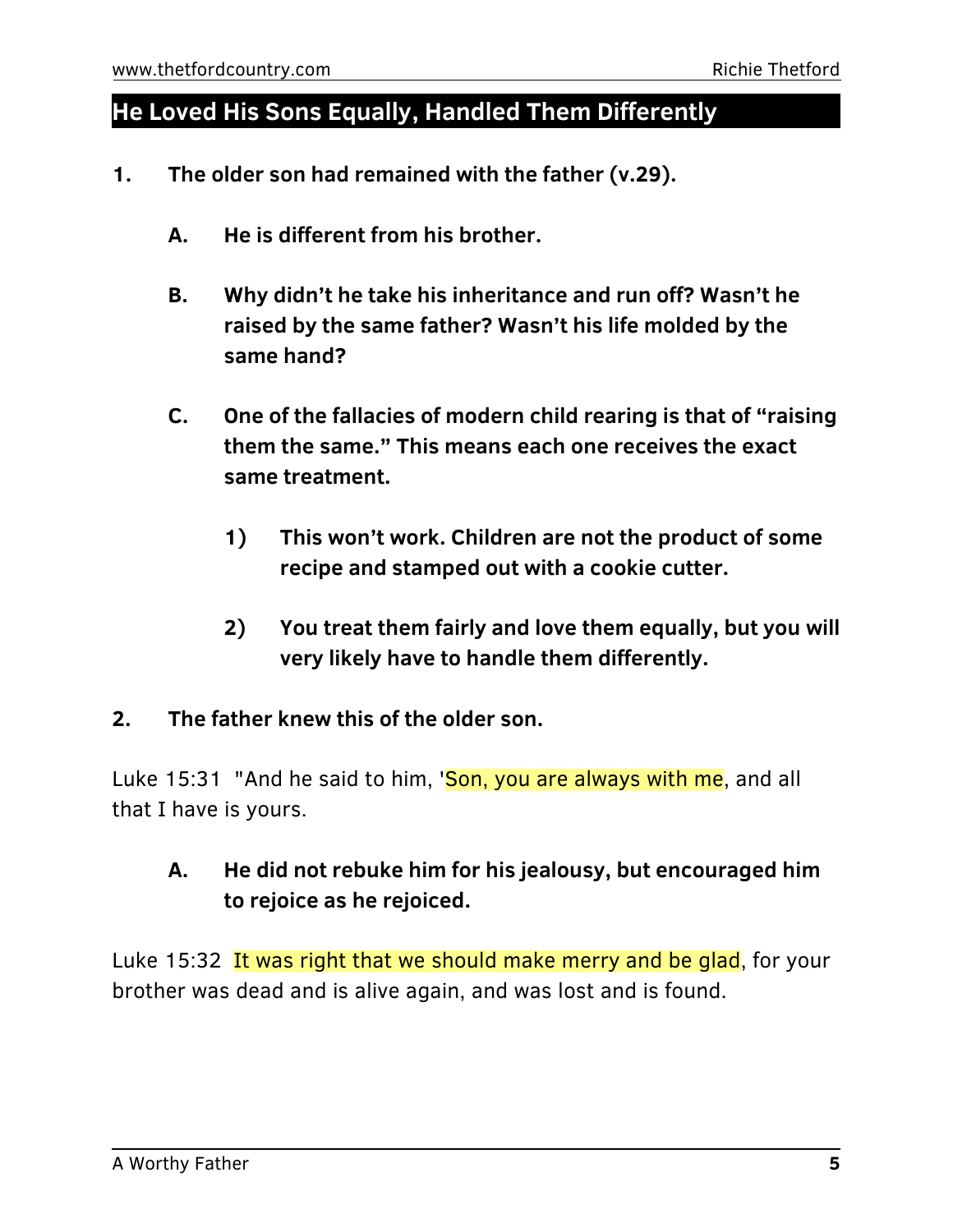### **We Have A Heavenly Father**

#### **1. Our heavenly Father provides for us!**

John 3:16 For God so loved the world that He gave His only begotten Son, that whoever believes in Him should not perish but have everlasting life.

#### **2. Our heavenly Father is generous!**

Ephesians 1:3 Blessed be the God and Father of our Lord Jesus Christ, who has blessed us with every spiritual blessing in the heavenly places in Christ,

#### **3. Our heavenly Father allows us to choose!**

Romans 6:16-17 Do you not know that to whom you present yourselves slaves to obey, you are that one's slaves whom you obey, whether of sin leading to death, or of obedience leading to righteousness? But God be thanked that though you were slaves of sin, yet you obeyed from the heart that form of doctrine to which you were delivered.

#### **4. Our heavenly Father is willing to forgive us!**

2 Peter 3:9 The Lord is not slack concerning His promise, as some count slackness, but is longsuffering toward us, not willing that any should perish but that all should come to repentance.

### **5. Our heavenly Father loves us equally! Romans 5:6-8**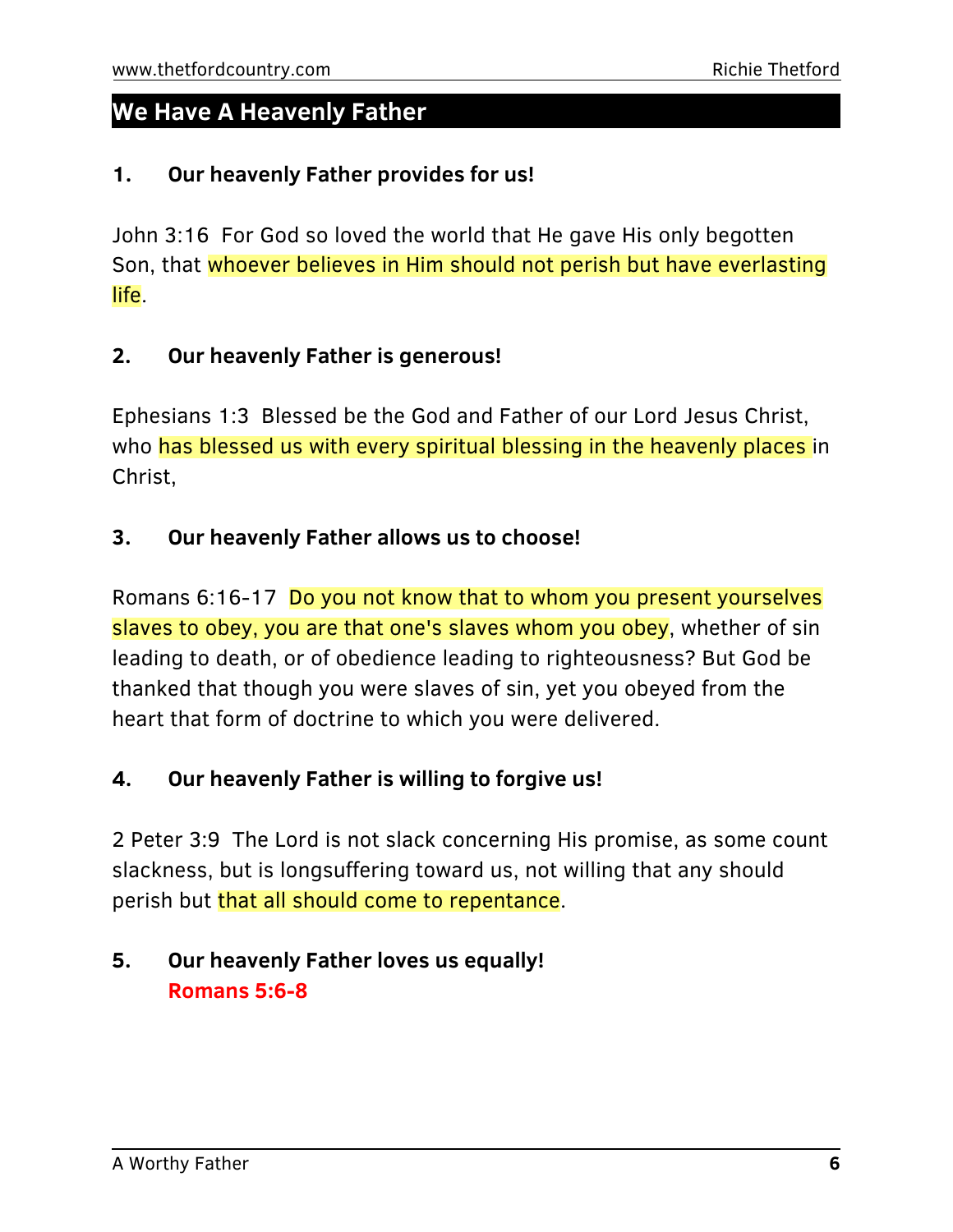### **Conclusion**

- **1. In order for the prodigal son to be received by the father, he had to GO to the father.**
- **2. In order for us to be received by our heavenly Father, we must go to Him.**
- **3. I invite you, if you have a need, to please go to Him now before it is everlastingly too late!**